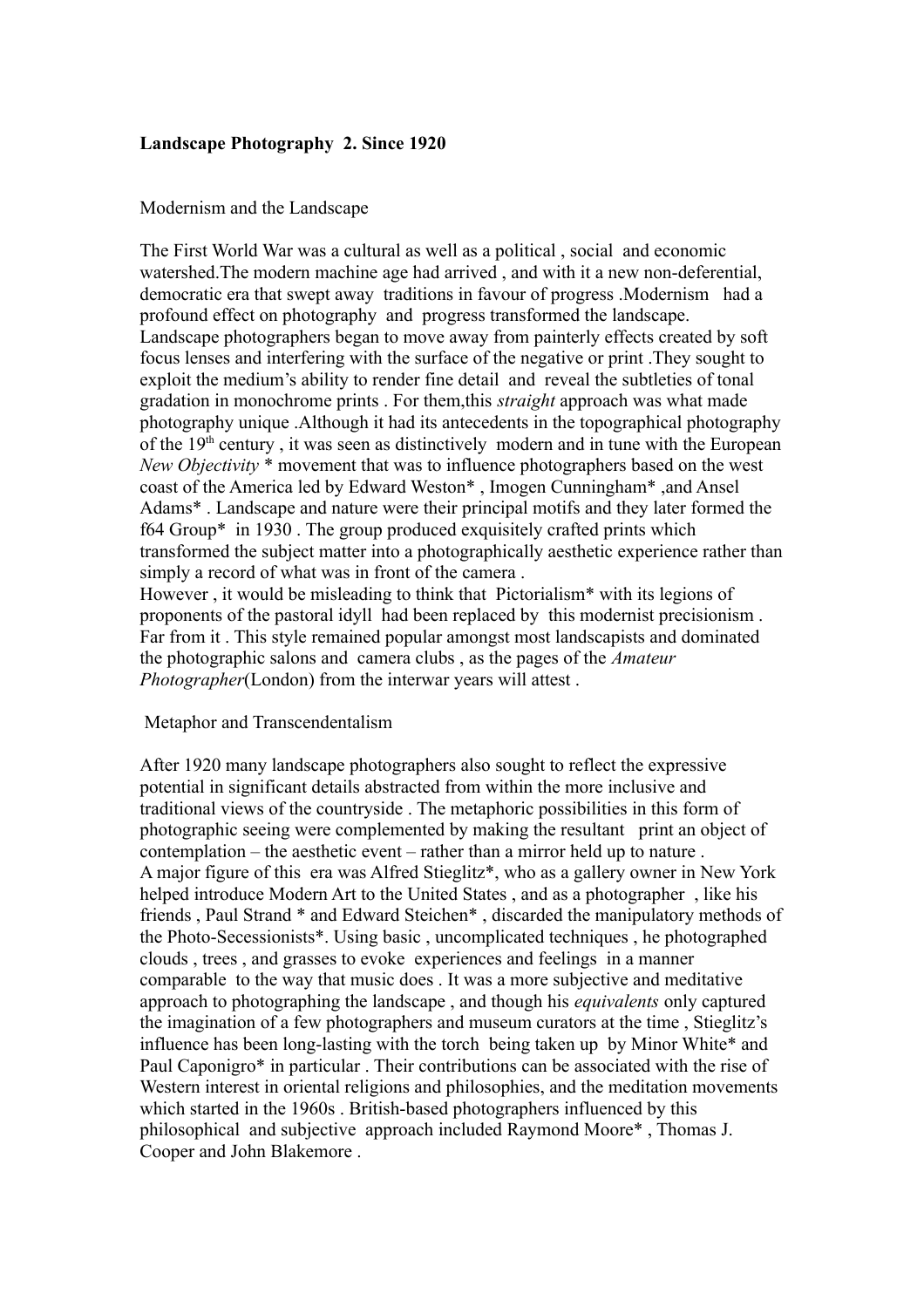### The Adams Factor

If there is one figure who stands out in the history of  $20<sup>th</sup>$  century landscape photography it is Ansel Adams. He not only refined the appeal of the genre through his monographs and technical handbooks , he was also a leading conservationist in America , who had the ear of US presidents ,and was one of the first photographers to ultimately be able to live off the sales of his prints .

By the 1970s the finely crafted landscape print had become a collectable art object and the best examples were eagerly acquired by museum curators , exhibited in newly created photographic galleries , and sold through old established auction houses at prices that photographers could have only dreamed about a few years before . The Ansel Adams 'industry' played a major role in popularising landscape photography and the buying of photographs for domestic as well as public consumption . But for some,there was an innate conservatism in the fully tonal 'fine' print approach. European photographers ,Bill Brandt\* , Hugo von Wadenoyen\* and Otto Steinert \* preferred their landscape photographs to have more dramatic contrast between tones and a greater degree of formalism in their composition .

# New Topographics

As photography's cultural prominence increased in the last quarter of the  $20<sup>th</sup>$ century,more and more practitioners began to question the accepted parameters of the landscape genre . They did not wish to evoke the monumental , the mysterious or the metaphoric in their photographs , preferring a less obviously expressive mode . Called *New Topographics*\* , its advocates in the USA and Europe presented undramatic views that tended to concentrate on content rather than form or mood . Mankind's effect on the land was more relevant to them than evocations of pastoral bliss or the wonders and mysteries of Nature . Although there were similarities to the topographical frontiersmen of the  $19<sup>th</sup>$  century, the photographs were more than mere records . They offered a subtle critique of insensitive building and land use that did not overtly direct the viewer to a specific point of view . The polemic was 'cool' and understated , like their tonally muted prints .

# Colour

The technical advances in colour photography after World War II had a massive impact on landscape photography . The majority of photographers , particularly amateurs , wanted accurate , colourful representations of what they saw in nature and the countryside.35mm colour reversal film was universally available and the world, as mediated through sitting room slide shows and publications like *National Geographic*\* , became exuberantly polychromatic . Colour printing was much more problematic , but the improved dye-incorporation method for films and papers made colour almost as user-friendly as black and white . The beginning of this century has seen digital technology and inkjet printing almost eliminate the conventional colour darkroom whilst offering colourists new creative opportunities .

# Art and Politics

Although these technical developments encouraged many landscape photographers to move to colour ,there were other factors that provoked the move too. These were